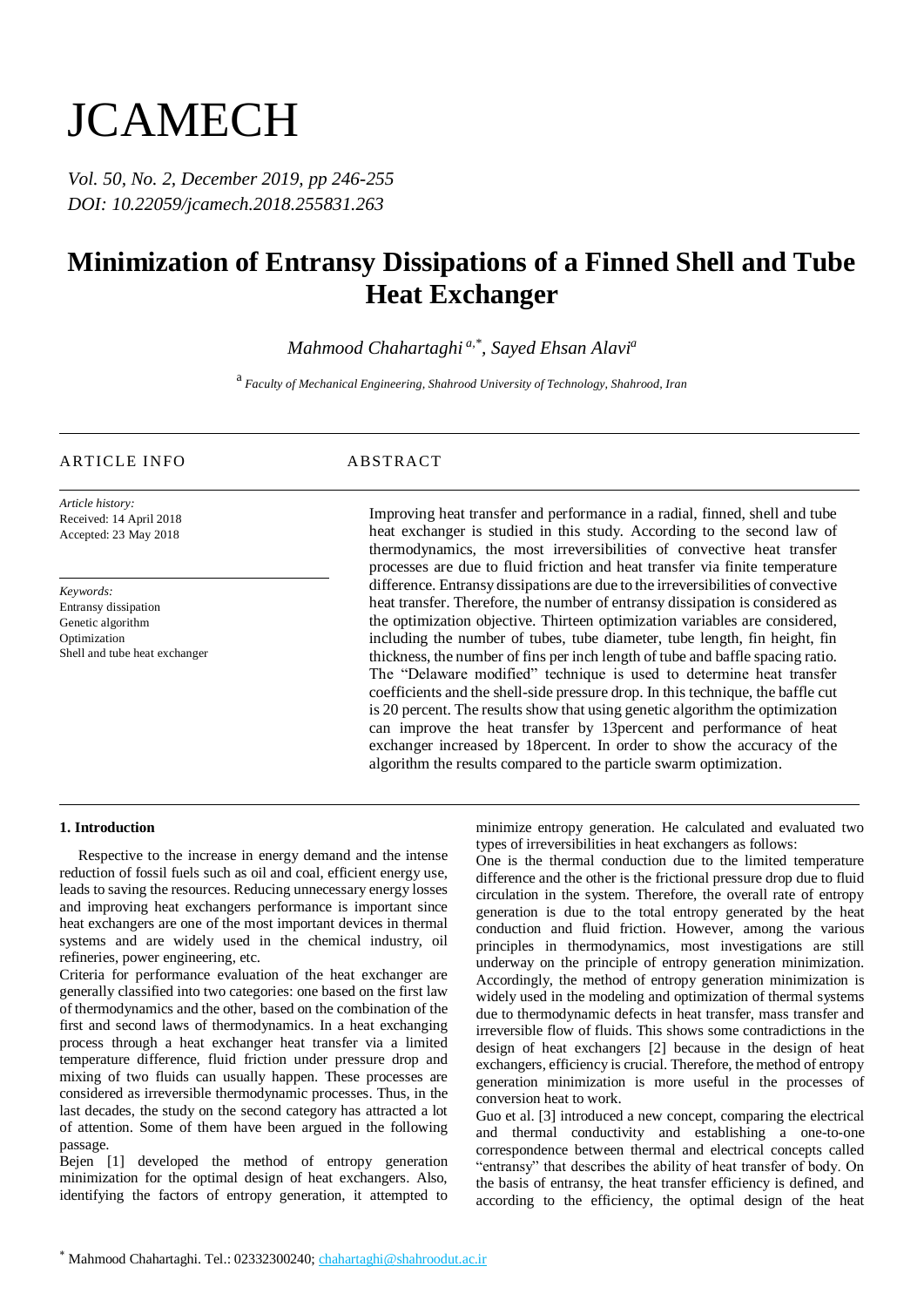exchanger is discussed. They found that in the irreversible processes, the entransy is wasted and ability of heat transfer is reduced [4]. It means that, the higher entransy losses or dissipations, implying a higher degree of irreversibility in the heat transfer processes. Therefore, it can be used as a benchmark for performance evaluation of heat exchanger.

Wang et al. [5] extracted the entransy transfer equations, and studied the entransy transmission processes for multimodal viscous fluids that exposed to conduction and convection heat transfer, mass transfer, and chemical reactions.

Chen and Ren [6] considering the ratio of the temperature difference to heat flow, defined a concept called general thermal resistance for convection heat transfer processes and developed a theory of minimizing thermal resistance to optimize the convection heat transfer processes. They also found that the principle of minimizing thermal resistance is equivalent to the principle of minimizing entransy dissipation.

Xia et al. [7] considering the minimum entransy dissipations as the objective function, investigated the optimal parameters for a heat exchanger with two fluids at conditions of constant heat transfer rate.

Guo et al. [8] showed that the overall entransy dissipation rate is minimized when the local entransy loss rate is distributed uniformly throughout the heat exchanger. They also found that the results of the optimization of the principle of uniformity of the field of temperature difference and the principle of uniformity of the distribution of entransy dissipations are compatible with each other, when the heat transfer rate, the heat transfer surface and the heat transfer coefficient between the fluids are known.

Wei et al. [9] presented an optimal design approach for the dry cooling system of a power plant by entransy method. The entransy dissipation equations include that the ambient air heated by heat exchangers and circulating water heated by the exhausted steam of turbine, were derived. Combined with the force balance equation of natural draft dry cooling tower, the effective parameters on performance and annual cost of the cooling system were considered. Finally, the entransy based optimization model was performed to minimization of annual cost of the system.

Xu et al. [10] presented entransy and entransy dissipation theory for simplification of analysis of heat exchanger networks. In their work the entransy balance equation was considered as a constraint to replace the conventional constraints of the heat transfer and energy balance for the heat exchangers, to simplify the calculation of Lagrange multiplier method for the optimization of heat exchanger networks. They showed that, the number of constraints and variables were decreased and the solution method was simplified and also they studied about the calculation time of their method.

Abed et al. [11] presented an optimization method for design of shell and tube heat exchangers. An electromagnetism-like algorithm was used to optimize the capital cost of the heat exchanger and designing a high operating performance for it. The optimization algorithm was proposed consideration of geometric parameters and maximum allowable pressure drop. A mathematical model of the heat exchanger design with using of a computer code was developed for the optimal conditions of the heat exchanger. The results showed that the optimization method lead to a significant decrease in the heat transfer area.

Liu et al. [12] investigated the principles of extremum entropy and entransy generation for the optimization of heat exchanger and concluded that the principle of entropy generation minimization for those heat exchangers that work in the Brayton cycle is better than principles of extremum entransy dissipation, while for principles of extremum entransy dissipations, the results will be

better for those heat exchangers that are used for heating and cooling.

Xu et al. [13, 14] extracted the term of entransy dissipation due to thermal conduction and fluid friction in heat exchangers. They found that in performance evaluation and optimal design of heat exchangers, it is essential that the entransy dissipation be dimensionless. Then, the dimensionless method was introduced for the entransy dissipations in the heat exchangers and used to performance evaluation of the heat exchangers. Therefore, changing entransy dissipations in dimensionless form and considering it as the objective function, they changed the geometry of heat exchanger and optimized it.

Venkata et al. [15] optimized the shell and tube heat exchanger using Jaya algorithm. The optimization results showed that using Jaya algorithm has better results compared to PSO and GA methods.

Mirzaei et al. [16] using genetic algorithm presented a multiobjective optimization algorithm. Cost and thermal efficiency were considered as the objective functions in this research. In this study, the shell and tube efficiency increased by 20%. The results showed that in industrial applications where high efficiency is not needed, the constructal heat exchanger is not useful.

Lemos et al. [17] optimized the shell and tube heat exchanger by taking into account the fouling factor. The objective function in this study was to minimize the heat transfer area or the total cost. In this research, an optimal heat exchanger using linear method was designed.

Lei et al. [18] used Numerical simulations to design a shell and tube heat exchanger with louver and conventional Segmental baffles. The comparisons of shell and tube heat exchanger with louver baffles and shell and tube heat exchanger with conventional Segmental baffles showed that, at the similar conditions, the shell and tube heat exchanger with louver baffles requires lower pumping power.

Bichkar et al. [19] Examined the effect of baffle types on the shell and tube heat exchangers. The results showed that helical baffles causes a lower pressure compared to single segmental baffles. It was also observed that the use of helical baffles in comparison with Single segmental baffles and double segmental baffles would increase overall efficiency.

Gu et al. [20] used entransy theory and genetic algorithm to optimize shell and tube heat exchangers. Results showed that increasing the shell-side velocity, decreases the entransy dissipation thermal resistance. In this research, the entransy dissipation thermal resistance of 7% was reduced by optimizing the shell and tube heat exchanger.

 In the present study, minimization the entransy dissipations based on thermal conduction and fluid friction in dimensionless form and considering it as an objective function, the optimization of the finned, shell and tube heat exchangers has been performed. With the help of MATLAB software [21], an optimization algorithm has been designed and implemented. Most prior optimizations use the Kern method for calculating the heat transfer coefficient and the shell-side pressure drop, but in this research a Simplified Delaware method used which has better accuracy than the Kern method. The investigation is based on an industrial case. In addition, an extensive analysis of shell and tube heat exchanger using the principles of entransy has been presented. For this purpose, the effect of different parameters such as the inlet temperature, the number of fins per unit length of tube, the number of baffles in the shell and the mass flow rate, on the entransy and etc., have been investigated. Considering that such an extensive research has not been carried out in previous work, this study seems to be necessary.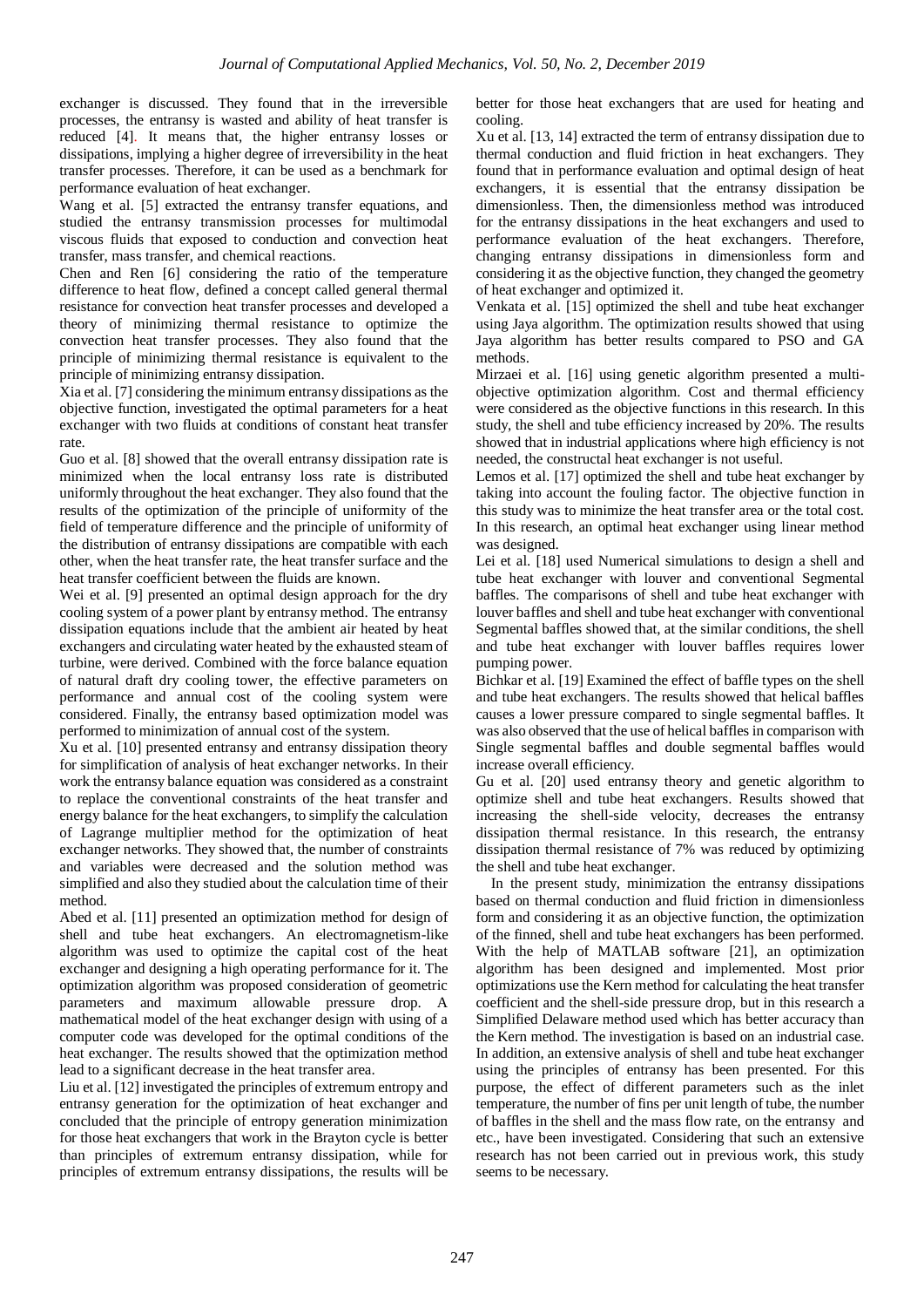#### **2. Thermal modeling of finned shell and tube heat exchanger**

 Regarding the usual assumptions such as the absence of any longitudinal thermal conductivity, and negligible kinetic and potential energy variations, and without heat loss between the heat exchanger and its surroundings, the equilibrium equation for the heat exchanger as shown in Figures 1 and 2, can be calculated as [22]:

$$
\dot{Q} = (mC_p)_h (T_{h,i} - T_{h,o}) = (mC_p)_c (T_{c,o} - T_{c,i})
$$
\n(1)



$$
\varepsilon = \frac{2}{\left(1 + c^*\right) + \left(1 + c^{*^2}\right)^{0.5} \coth\left(\frac{NTU}{2}\left(1 + c^{*^2}\right)^{0.5}\right)}\tag{2}
$$

$$
NTU = \frac{U_0 A_{tot}}{C_{min}} \tag{3}
$$

$$
C^* = \frac{C_{\min}}{C_{\max}} = \frac{\min((\dot{m}C_p), (\dot{m}C_p))}{\max((\dot{m}C_p), (\dot{m}C_p))}
$$
(4)

Here  $c^*$  is the thermal capacity rate and NTU is the number of thermal units.  $A_{tot}$  is the total external surface area of a finned tube heat exchanger and  $U_0$  is the overall heat transfer coefficient [24].

$$
A_{tot} = A_{fins} + A_{prime} \tag{5}
$$

$$
A_{\text{tot}} = \left[2n_f \pi \left(r_{2c}^2 - r_1^2\right) + 2r_1 \pi \left(1 - n_f \tau\right)\right] L.N_r
$$
 (6)

$$
U_0 = \left[ \frac{A_{tot}}{A_i h_i} + \frac{R_{Di} A_{tot}}{A_i} + \frac{A_{tot} \ln \frac{d_o}{d_i}}{2\pi K_{tube} L} + \frac{1}{h_o \eta_w} \frac{R_{Do}}{\eta_w} \right]
$$
(7)

**Figure 1**. Schematic of shell and tube heat exchanger, type AES [23].



**Figure 2.** Schematic illustration of a radial low-fin tube [24].

In Eq. (1)  $\dot{Q}$  is the actual heat transfer rate,  $\dot{m}$  is the mass flow rate of the fluid,  $C_p$  is the specific heat of the fluid at constant pressure and T represents the temperature. The indices of h and c, indicate a hot and cold fluid, respectively, and the indices *i* and *o* refer to the input and output of the heat exchanger, respectively. The effectiveness of the heat exchanger is also can be expressed as follows [25]:

Here L,  $N_t$ ,  $d_i$ ,  $d_o$ ,  $R_{Di}$ ,  $R_{Do}$ ,  $K_w$ ,  $r_{2c}$ ,  $r_1$  and  $n_f$  are tube length, number of tubes, inside and outsidediameters of the tube, tube and shell side fouling resistances, thermal conductivity of tube wall, corrected fin radius, external radius of root tube and number of fins per unit length of tube, respectively. Also,  $A_i$  denotes the internal surface area of the tube and can be written as follow [24, 26]:

$$
A_i = \pi d_i L N_i \tag{8}
$$

$$
\eta_{w} = \left(\frac{A_{p\text{time}}}{A_{\text{tot}}}\right) + \eta_{f}\left(\frac{A_{\text{fins}}}{A_{\text{tot}}}\right) \tag{9}
$$

$$
\eta_f = \frac{\tanh(m\varphi)}{(m\varphi)}\tag{10}
$$

$$
\varphi = (r_{2c} - r_1) \left[ 1 + 0.35 \ln \left( \frac{r_{2c}}{r_1} \right) \right]
$$
\n(11)

$$
m = \left(\frac{2h_o}{K\tau}\right)^{0.5} \tag{12}
$$

$$
r_{2c} = r_2 + \frac{\tau}{2} \tag{13}
$$

Where,  $\eta_w$  denotes the weighted efficiency of the finned surface and  $\eta_f$  is the fin efficiency.  $\varphi$  is a parameter in the equation for efficiency of annular fins,  $\tau$  is the fin thickness and k is the thermal conductivity.

 The tube-side heat-transfer coefficient, *h*i, is computed using the following equation [27-29]: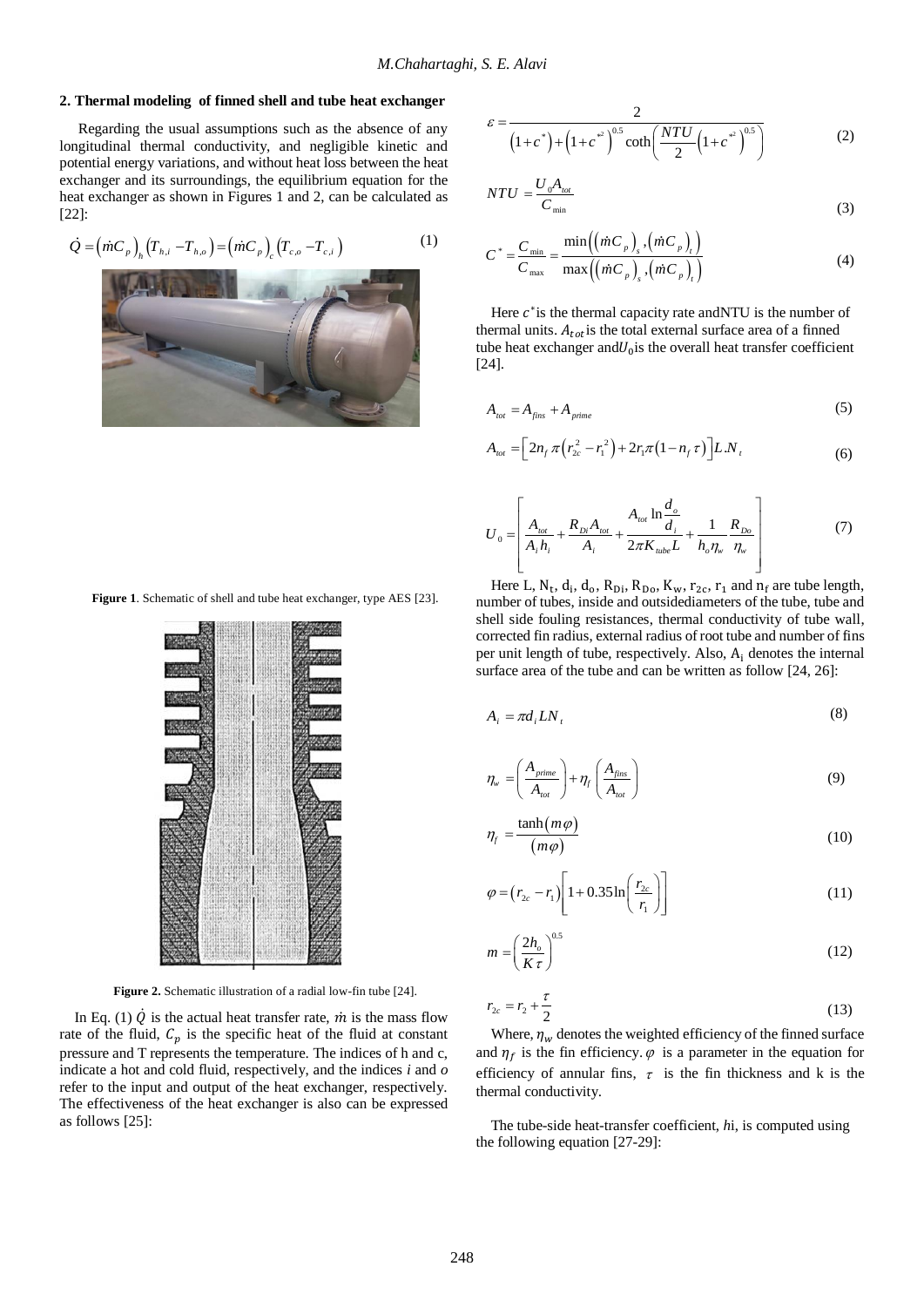$$
h_{i} = \left(\frac{k_{t}}{d_{i}}\right) 0.116 \left(\text{Re}_{t}^{\frac{2}{3}} - 125\right) \text{Pr}_{t}^{\frac{1}{3}} \left(1 + \frac{d_{i}}{L}\right)^{\frac{2}{3}} \left(\frac{\mu}{\mu_{w}}\right)^{0.14}
$$
 *for* Re<sub>t</sub> > 10<sup>4</sup>  

$$
h_{i} = \left(\frac{k_{t}}{d_{i}}\right) 0.027 \text{ Re}_{t}^{0.8} \text{ Pr}_{t}^{0.4} \left(\frac{\mu}{\mu_{w}}\right)^{0.14}
$$
 *for* 2100  $<$  Re<sub>t</sub>  $<$  10<sup>4</sup>  

$$
h_{i} = \left(\frac{k_{t}}{d_{i}}\right) 1.86 \left(\frac{\text{Re}_{t} \text{ Pr}_{t} d_{i}}{L}\right)^{\frac{1}{3}} \left(\frac{\mu}{\mu_{w}}\right)^{0.14}
$$
 *for* Re<sub>t</sub>  $<$  2100

 The above equation is acceptable for  $\frac{\text{Re}_{t} \Pr_{i} d_{i}}{2}$   $\left| \frac{\mu}{2} \left( \frac{\mu}{2} \right)^{0.14} \right| > 2$ *w d L*  $\mu$  $\bigg(\frac{\mathrm{Re}_t\,\mathrm{Pr}_t\,d_{\,i}}{L}\bigg)^{\!\!{\beta_3'}}\!\!\bigg(\frac{\mu}{\mu_{\!v}}\bigg)^{\!\!0.14}\;\;>$ . For  $\text{Re}_{t} \Pr_{i} d_{i} \sqrt{\frac{1}{3} (\mu)}^{0.14}$  $\lt 2$ *w*  $\left(\frac{\operatorname{Re}_t\operatorname{Pr}_t d_i}{L}\right)^{\frac{1}{3}}\left(\frac{\mu}{\mu_{\scriptscriptstyle{W}}}\right)^{0.14}$  $\mu$ д

the tube-side heat-transfer coefficient calculated as follow [29]:

$$
h_i = 3.66 \frac{k_i}{d_i} \tag{15}
$$

Here,  $k_t$ , Pr<sub>t</sub>,  $\mu$  and  $\mu_w$  are the tube inside fluid thermal conduction coefficient, the tube side Prandtl number, the viscosity and fluid viscosity evaluated at average temperature of tube wall. Also, the tube side Reynolds number represented as follow [24]:

$$
\text{Re}_t = \frac{4\dot{m}_t \left(\frac{n_p}{N_t}\right)}{\pi d_i \mu} \tag{16}
$$

Where  $\dot{m}_t$  and  $n_p$  are the mass flow rate and the number of tube passes, respectively.

 The pressure drop due to fluid friction in the tubes is given by following equations [24, 27, 30]:

$$
\Delta p_f = f \frac{L.n_p}{2000d_i} \frac{G_i^2}{s \left(\frac{\mu}{\mu_w}\right)^{0.14}}
$$
 (17)

$$
G_t = \frac{4\dot{m}_t \left(\frac{n_p}{N_t}\right)}{\pi d_i^2} \tag{18}
$$

$$
f = \frac{64}{\text{Re}_t} \qquad \qquad \text{Re}_t < 2300
$$
  

$$
f = 0.4137 \text{Re}_t^{-0.2585} \qquad \qquad \text{Re}_t > 2300 \qquad (19)
$$

$$
f = 0.4137 \,\text{Re}_t^{-0.2585} \qquad \text{Re}_t > 2300
$$

 The pressure drop due to tube entrance and exit effects is given by following equation [24, 27, 30]:

$$
\Delta p_r = 5 \times 10^{-4} \frac{\alpha_r G_i^2}{s} \tag{20}
$$

 $\alpha_r$  is the number of velocity heads allocated for the tube-side minor pressure losses, which can be inferred from Table 1. [24].

$$
for \ Re_{t} > 10^{4}
$$
\n
$$
for \ 2100 < \Re_{t} < 10^{4}
$$
\n
$$
for \ Re_{t} < 2100
$$
\n
$$
for \ Re_{t} < 2100
$$
\n
$$
for \ Re_{t} < 2100
$$
\n
$$
for \ Re_{t} < 2100
$$
\n
$$
for \ Re_{t} < 2100
$$
\n
$$
for \ Re_{t} < 2100
$$
\n
$$
for \ Re_{t} < 2100
$$
\n
$$
for \ Re_{t} < 2100
$$

**Table 1.** Number of velocity heads allocated for minor losses on tube side.

| <b>Flow regime</b>        | <b>Regular tubes</b> | <b>U-tubes</b> |
|---------------------------|----------------------|----------------|
| Turbulent                 | $2n_{n}$ – 1.5       | $1.6nn - 1.5$  |
| Laminar, $Re \geq$<br>500 | $3.25nn - 1.5$       | $2.38nn - 1.5$ |

The pressure drop in the nozzle is given by following equation [24, 27, 30]:

$$
G_n = \frac{4\dot{m}_t}{\pi d_n^2} \tag{21}
$$

$$
\text{Re}_n = \frac{4\dot{m}_t}{\pi d_n \mu_t} \tag{22}
$$

$$
\Delta p_n = 7.5 \times 10^{-4} \frac{N_s G_n^2}{s} \qquad \text{for turbulent flow}
$$
\n
$$
\Delta p_n = 1.5 \times 10^{-3} \frac{N_s G_n^2}{s} \qquad \text{for laminar flow} \tag{23}
$$

Where  $G_n$  the mass flux in the nozzle, and  $N_s$  is the number of shells connected in series. The inner diameter of the shell is also calculated from Eq. (24)[31]:

$$
D_s = 0.637 p_T \sqrt{\pi N_t \frac{CL}{CTP}}
$$
 (24)

Where  $p_T$ , is the tube pitch and CL is tube layout constant, which equals 1 for 45° and 90° and 0.87 for 30° and 60°. CTP is also proposed 0.9, based on the choice of shell and fixed tube plate, for two pipe passes. The sindex also points to the shell.

The shell-side heat-transfer coefficient,  $h<sub>o</sub>$  is computed using the Simplified Delaware method [24, 27]:

$$
h_o = j_H \left(\frac{K}{d_e}\right) pr^{\frac{1}{3}} \left(\frac{\mu}{\mu_w}\right)^{0.14} \tag{25}
$$

$$
j_H = 0.5 \left( 1 + \frac{B}{D_s} \right) \left( 0.08 \text{Re}_s^{0.6821} + 0.7 \text{Re}_s^{0.1772} \right)
$$
 (26)

$$
d_e = \frac{4p_r^2 - \pi d_r^{*^2}}{\pi d_r^*}
$$
 for a square pitch  

$$
d = \frac{4 \times 0.86p_r^2 - \pi d_r^{*^2}}{\pi d_r^*}
$$
 for a triangular pitch

$$
\pi a_r
$$
\n
$$
d_e = \frac{4 \times 0.86p_T^2 - \pi d_r^{*^2}}{\pi d_r^*}
$$
 for a triangular pitch\n
$$
d_r^* = \left[d_r^2 + 4n_f \times b \times \tau(d_r + b)\right]
$$
\n(28)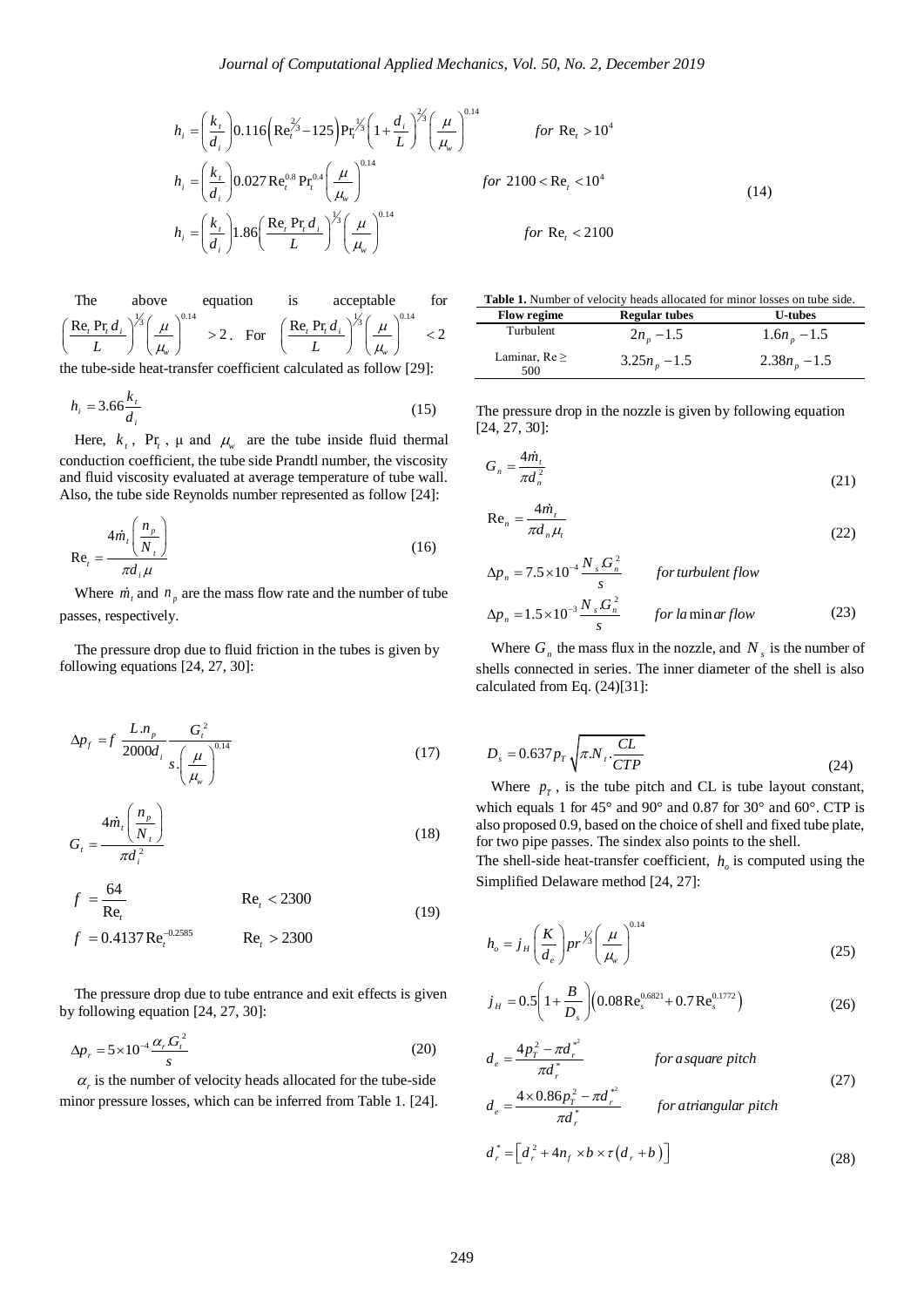Where  $j_H$ ,  $d_e$ ,  $d_r^*$ ,  $d_r$ ,  $n_f$ ,  $b$  and  $\tau$  are the modified Colburn factor for the shell-side heat transfer and the equivalent diameter, the effective root tube diameter, the external diameter of the tube root, the number of fins per unit length of tube, the fin height, the fin thickness, respectively.

 In the Simplified Delaware method the shell-side pressure drop is computed using the following equation [27]:

$$
\Delta p_s = \Delta p_{f,s} + \Delta p_n \tag{29}
$$

$$
\Delta p_{f,s} = \frac{f \times G_s^2 \times D_s \times (n_b + 1)}{2000 \times d_e \times s \times \left(\frac{\mu}{\mu_v}\right)^{0.14}}
$$
(30)

Where  $G<sub>s</sub>$  is the shell side mass velocity and can be obtained as follow [24, 27]:

$$
G_s = \frac{\dot{m}_s}{A_s} \tag{31}
$$

$$
A_s = \frac{D_s C B}{p_T}
$$
(32)  

$$
f_1 = \exp\left[0.092 \left(\ln \text{Re}\right)^2 - 1.48 \ln \text{Re} - 0.000526 \left(\frac{D_s}{0.0254}\right)^2 + 0.0478 \frac{D_s}{0.0254} - 0.338\right]
$$

Here  $A_s$  denotes flow area across the tube bundle, C clearance between tubes in the bundle,  $n_b$  number of baffles, s specific gravity and  $p<sub>T</sub>$  tube pitch (replaced by  $\overline{c}$  $\frac{p_T}{\sqrt{2}}$  for 45<sup>o</sup> tube layout). The shell-side friction factor is given in following equation [24]:

$$
f = 144 \left[ f_1 - 1.25 \left( 1 - \frac{B}{D_s} \right) \left( f_1 - f_2 \right) \right]
$$
 (33)

If  $0.2032 \le D_s \le 0.59$  and  $Re_t > 1000$ :

$$
f_1 = \left(0.0076 + 0.000166 \frac{D_s}{0.0254}\right) \text{Re}^{-0.125}
$$
  

$$
f_2 = \left(0.0016 + 5.8 \times 10^{-5} \frac{D_s}{0.0254}\right) \text{Re}^{-0.157}
$$
 (34)

If 
$$
0.2032 \le D_s \le 0.59
$$
 and  $Re_t < 1000$ :

$$
P_{T}
$$
  
\n
$$
f_{1} = \exp\left[0.092(\ln \text{Re})^{2} - 1.48 \ln \text{Re} - 0.000526\left(\frac{D_{s}}{0.0254}\right)^{2} + 0.0478 \frac{D_{s}}{0.0254} - 0.338\right]
$$
  
\n
$$
f_{2} = \exp\left[0.123(\ln \text{Re})^{2} - 1.78 \ln \text{Re} - 0.00132\left(\frac{D_{s}}{0.0254}\right)^{2} + 0.0678 \frac{D_{s}}{0.0254} - 1.34\right]
$$
\n(35)

Note that for  $D_s > 0.59$  we take  $D_s = 0.59$  based on the relationship above. The pressure drop due to the shell-side nozzles can be estimated in the same manner as for the tube-side nozzles.

#### **3. Single-objective optimization using Genetic Algorithm**

 Entransy is a physical quantity to describe the ability of heat transfer. In fact, considering the reversible heat process for a body with a temperature  $T$  and a constant volume heat capacity  $(cv)$ , its physical meaning can be understood. For a reversible process, the temperature difference between the body and the thermal source is extremely small and the heat added to the body is extremely small, too. Giving a very small amount of heat to any source, the temperature of this heat source increases very small. The temperature represents a thermal potential because at different temperatures, the availability of the heat is changed. When a very small amount of heat is added to the body, like the evacuation of electrical energy in a capacitor, an increase in the energy of the thermal energy potential resulting from the thermal load and the potential of the partial temperature is seen. If absolute zero is considered as the potential of zero temperature, then the potential

of thermal energy for an object at temperature T or entransy of the object can be calculated from Eq. (36):

$$
E_h = \int_0^T Q_{vh} dT = \frac{1}{2} m c_v T^2
$$
 (36)

 Thermal energy is stored in the heat transfer process, while entransy is wasted by irreversible heat transfer processes [32]. In heat transfer processes, the higher degree of reversibility, make a lower entransy dissipations or losses. Therefore, it is important to minimize the entransy dissipations in the heat exchangers in order to achieve its optimal performance. In heat exchangers, heat transfer via the limited temperature difference and fluid friction are two main irreversible processes that lead to entransy dissipations. Accordingly, at first, the entransy dissipations associated with these irreversible factors are calculated and then the optimal design of the heat exchanger is performed by minimizing the number of entransy dissipations.

According to the entransy definition, the entransy dissipations due to the thermal conduction in the heat exchanger are expressed by Eq. (37)[33].

$$
G_{\Delta T} = -\int_{i}^{o} \left( \dot{m} C_{p} T dT \right)_{h,c} = \frac{1}{2} \left( \dot{m} C_{p} \right)_{h} \left( T_{h,i}^{2} - T_{h,o}^{2} \right) + \frac{1}{2} \left( \dot{m} C_{p} \right)_{c} \left( T_{c,i}^{2} - T_{c,o}^{2} \right)
$$
(37)

 Number of entransy dissipations caused by thermal conduction can be defined as the ratio of the actual entransy dissipations to the maximum entransy dissipations in the heat exchanger. Therefore, it can be obtained by dividing the Eq. (22) to  $Q\left(T_{h,i} - T_{c,i}\right)$  [33].

$$
g_{\Delta T} = \frac{G_{\Delta T}}{Q\left(T_{h,i} - T_{c,i}\right)}\tag{38}
$$

 Entransy dissipations due to fluid friction, for an incompressible fluid, can be calculated from Eq. (24)[10, 13].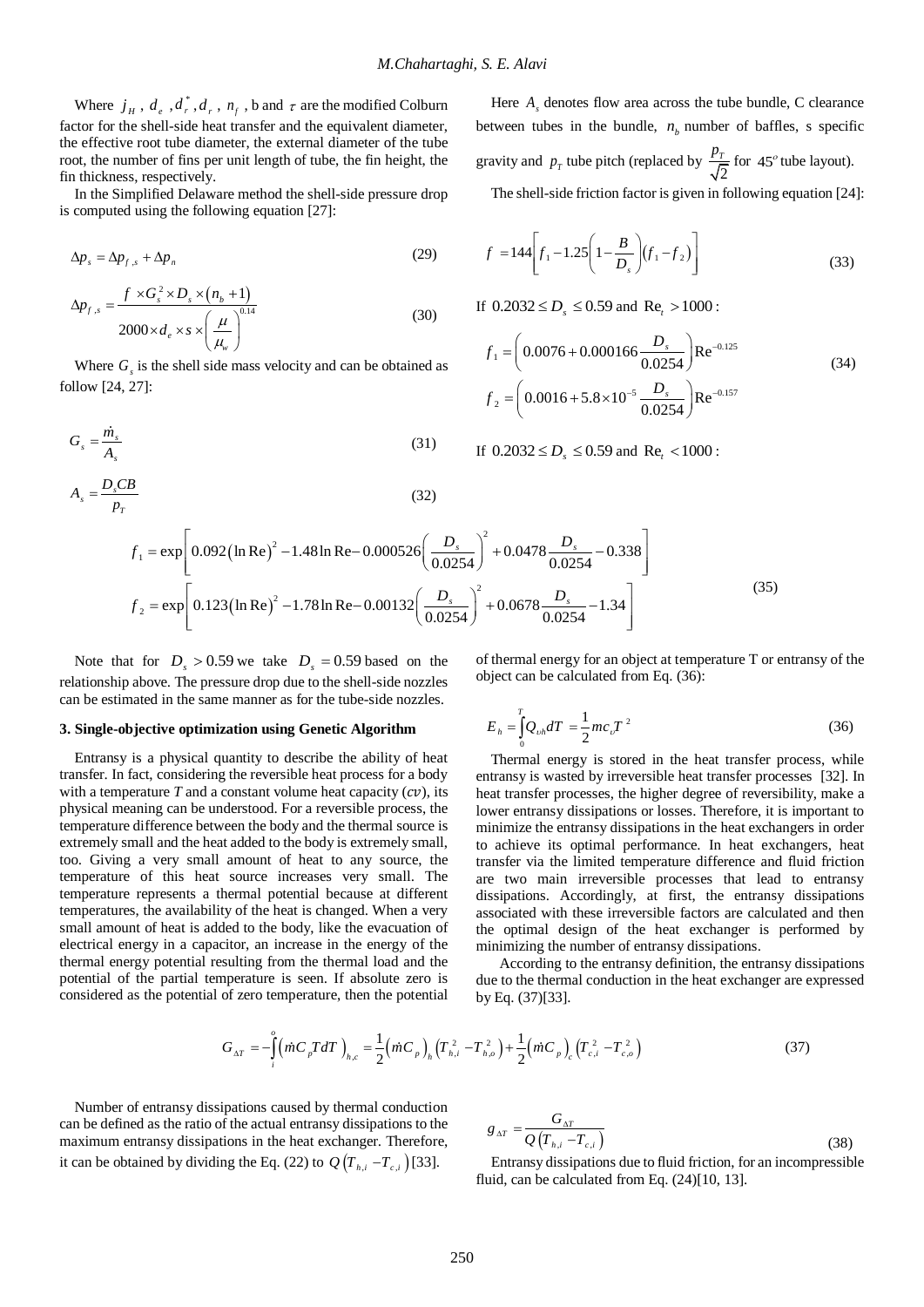$$
G_{\Delta p} = -\int_{i}^{o} \frac{\dot{m}T}{\rho} dp = \left( \frac{\dot{m} \Delta p}{\rho} \frac{T_{o} - T_{i}}{\ln(\frac{T_{o}}{T_{i}})} \right)_{h,c}
$$
(39)  

$$
= \frac{\dot{m}_{i} \Delta p_{i} T_{h,o} - T_{h,i}}{\rho_{i}} + \frac{\dot{m}_{s} \Delta p_{s} T_{c,o} - T_{c,i}}{\ln(\frac{T_{h,o}}{T_{h,i}})} + \frac{\dot{m}_{s} \Delta p_{s} T_{c,o} - T_{c,i}}{\ln(\frac{T_{c,o}}{T_{c,i}})}
$$

$$
g_{\Delta p} = \frac{G_{\Delta p}}{Q\left(T_{h,i} - T_{c,i}\right)}\tag{40}
$$

$$
g^* = g_{\Delta T} + g_{\Delta p} \tag{41}
$$

| <b>Thermophysical and</b><br>process data | <b>Tube side</b><br>(water) | <b>Shell side</b><br>(nitrogen) |
|-------------------------------------------|-----------------------------|---------------------------------|
| Specific gravity $(-)$                    | 0.99                        | 0.97                            |
| Specific heat $(J/kg K)$                  | 4190                        | 1040                            |
| Dynamic viscosity (Pa s)                  | 0.0007128                   | 0.000021                        |
| Thermal conductivity (W/m<br>K)           | 0.62                        | 0.03                            |
| Prandtl number (-)                        | 4.82                        | 0.72                            |
| Fouling factor $(m^2W/K)$                 | 0.00035                     | 0.0004                          |

**Table 3.** Bounds for design parameters.

|                                                                                                                                                                                                                                                                                                                                                                                                               | $\langle \cdot \cdot \cdot \cdot \rangle_{h,c}$                                                                                                                                                        |                       |
|---------------------------------------------------------------------------------------------------------------------------------------------------------------------------------------------------------------------------------------------------------------------------------------------------------------------------------------------------------------------------------------------------------------|--------------------------------------------------------------------------------------------------------------------------------------------------------------------------------------------------------|-----------------------|
|                                                                                                                                                                                                                                                                                                                                                                                                               | $=\frac{\dot{m}_i\Delta p_t}{\rho_t}\frac{T_{h,o}-T_{h,i}}{\ln\left(\frac{T_{h,o}}{T_{h,i}}\right)}+\frac{\dot{m}_s\Delta p_s}{\rho_s}\frac{T_{c,o}-T_{c,i}}{\ln\left(\frac{T_{c,o}}{T_{c,i}}\right)}$ |                       |
|                                                                                                                                                                                                                                                                                                                                                                                                               |                                                                                                                                                                                                        |                       |
| The number of entransy dissipations due to fluid friction is<br>also given by Eq. (25).                                                                                                                                                                                                                                                                                                                       |                                                                                                                                                                                                        |                       |
|                                                                                                                                                                                                                                                                                                                                                                                                               |                                                                                                                                                                                                        |                       |
| $g_{\Delta p} = \frac{G_{\Delta p}}{Q\left(T_{h,i} - T_{c,i}\right)}$                                                                                                                                                                                                                                                                                                                                         |                                                                                                                                                                                                        | (40)                  |
| Therefore, the entransy dissipations caused by thermal<br>conduction and fluid friction are converted to the entransy<br>dissipations number, by dimensionless method. The total number<br>of entransy dissipations is derived from sum of numbers of<br>entransy dissipations due to thermal conduction and fluid friction,<br>which is defined in the form of Eq. (26).                                     |                                                                                                                                                                                                        |                       |
| $g^* = g_{\Delta T} + g_{\Delta p}$                                                                                                                                                                                                                                                                                                                                                                           |                                                                                                                                                                                                        | (41)                  |
| Now $g *$ is considered as the objective function for optimal                                                                                                                                                                                                                                                                                                                                                 |                                                                                                                                                                                                        |                       |
| design. The given data for the design of the heat exchanger at                                                                                                                                                                                                                                                                                                                                                |                                                                                                                                                                                                        |                       |
| constant heat rate is given in Table 2.                                                                                                                                                                                                                                                                                                                                                                       | Table 2. Data for the heat exchanger.                                                                                                                                                                  |                       |
| Thermophysical and                                                                                                                                                                                                                                                                                                                                                                                            | Tube side                                                                                                                                                                                              | <b>Shell side</b>     |
| process data                                                                                                                                                                                                                                                                                                                                                                                                  | (water)                                                                                                                                                                                                | (nitrogen)            |
| Specific gravity $(-)$                                                                                                                                                                                                                                                                                                                                                                                        | 0.99                                                                                                                                                                                                   | 0.97                  |
| Specific heat $(J/kg K)$                                                                                                                                                                                                                                                                                                                                                                                      | 4190                                                                                                                                                                                                   | 1040                  |
| Dynamic viscosity (Pa s)                                                                                                                                                                                                                                                                                                                                                                                      | 0.0007128                                                                                                                                                                                              | 0.000021              |
| Thermal conductivity (W/m<br>K)                                                                                                                                                                                                                                                                                                                                                                               | 0.62                                                                                                                                                                                                   | 0.03                  |
| Prandtl number (-)                                                                                                                                                                                                                                                                                                                                                                                            | 4.82                                                                                                                                                                                                   | 0.72                  |
| Fouling factor $(m^2W/K)$                                                                                                                                                                                                                                                                                                                                                                                     | 0.00035                                                                                                                                                                                                | 0.0004                |
| The tube arrangement $(30^{\circ}, 45^{\circ}, 90^{\circ})$ , the number of fins per<br>unit length and the diameter (among the 23 available in the TEMA<br>standard listed in Table 4) are three discrete design variables [24].<br>The bounds for the decision variables involved in optimization of<br>the objective functions (minimum entrancy dissipation) are listed<br>in Table 3.<br><b>Variable</b> | Table 3. Bounds for design parameters.<br><b>Lower</b> value<br>(or values considered)                                                                                                                 | <b>Upper</b><br>value |
| Tube arrangement                                                                                                                                                                                                                                                                                                                                                                                              | $(30^{\circ}, 45^{\circ}, 90^{\circ})$                                                                                                                                                                 |                       |
| Tube pitch rate                                                                                                                                                                                                                                                                                                                                                                                               | 1.25                                                                                                                                                                                                   | 2                     |
| Tube length (m)                                                                                                                                                                                                                                                                                                                                                                                               | 3                                                                                                                                                                                                      | 8                     |
| Tube number                                                                                                                                                                                                                                                                                                                                                                                                   | 100                                                                                                                                                                                                    | 700                   |
| Baffle spacing ratio                                                                                                                                                                                                                                                                                                                                                                                          | 0.2                                                                                                                                                                                                    | 0.4                   |
| Fin height (m)                                                                                                                                                                                                                                                                                                                                                                                                | 0.00127                                                                                                                                                                                                | 0.003175              |
| Fin thickness (m)                                                                                                                                                                                                                                                                                                                                                                                             | 0.000254                                                                                                                                                                                               | 0.000304              |
| Number of fins per inch length of<br>tube                                                                                                                                                                                                                                                                                                                                                                     | (16, 19, 26)                                                                                                                                                                                           |                       |
|                                                                                                                                                                                                                                                                                                                                                                                                               |                                                                                                                                                                                                        |                       |

| Inlet temperature of tube $(^{\circ}C)$  | 15  | 35  |
|------------------------------------------|-----|-----|
| Inlet temperature of shell $(^{\circ}C)$ | 100 | 135 |
| Mass flow rate on the tube side.         | x   | 20  |
| Mass flow rate on the shell side.        |     | a   |

**Table 4.** Inner and outer diameters and external diameter of root tube (di, do, dr) in inches for 23 standard tubes (for Radial Low-Fin Tubing (Type S/T True fin):19 fins per tube inch).

| 12.111                  | $\alpha$ above $\alpha$ ,<br>$d_i$ (in) | $d_o$ (in)   | $d_r$ (in) |
|-------------------------|-----------------------------------------|--------------|------------|
| $\,$ 1 $\,$             | 0.291                                   | 1/2          | 0.375      |
| $\overline{\mathbf{c}}$ | 0.384                                   | $5/8$        | $0.5\,$    |
| 3                       | 0.459                                   | 3/4          | 0.625      |
| $\overline{4}$          | 0.584                                   | 7/8          | 0.75       |
| 5                       | 0.709                                   | $1\,$        | 0.875      |
| 6                       | 0.277                                   | 1/2          | 0.375      |
| $\tau$                  | 0.356                                   | $5/8$        | $0.5\,$    |
| 8                       | 0.495                                   | 3/4          | 0.625      |
| 9                       | 0.560                                   | 7/8          | 0.750      |
| 10                      | 0.685                                   | $1\,$        | 0.875      |
| 11                      | 0.259                                   | 1/2          | 0.375      |
| 12                      | 0.527                                   | 3/4          | 0.625      |
| 13                      | 0.634                                   | 7/8          | 0.75       |
| 14                      | 0.759                                   | $\,1$        | 0.875      |
| 15                      | 0.657                                   | $\mathbf{1}$ | 0.875      |
| 16                      | 0.370                                   | 5/8          | 0.5        |
| 17                      | 0.509                                   | 3/4          | 0.625      |
| 18                      | 0.620                                   | 7/8          | 0.75       |
| 19                      | 0.745                                   | $\mathbf{1}$ | 0.875      |
| 20                      | 0.402                                   | 5/8          | 0.5        |
| 21                      | 0.481                                   | 3/4          | 0.625      |
| 22                      | 0.606                                   | 7/8          | 0.75       |
| 23                      | 0.731                                   | $\,1$        | 0.875      |
|                         |                                         |              |            |

 Due to the non-convexity of the problem, intelligent algorithms that based on population are used. One of these methods is the direct search algorithm. Although this method does not require information regarding to the gradient of the objective function, but it is strongly dependent on the selection of the initial population [34]. Therefore, for solving the problem the genetic algorithm method is used in the MATLAB software [27]. The genetic algorithm starts the search from a set of points. It also provides a high level of capability by simulating nature-compatible in an evolutionary process [34]. More importantly, the genetic algorithm has a great ability to achieve optimal points [35, 36]. For the reasons given, a genetic algorithm [37] has been used to search for optimal solution for heat exchangers. The primary population that satisfies the constraints is generated randomly. In the method of genetic algorithm, according to the objective function, each potential solution is evaluated quantitatively. So from a random initial population in the range of design variables, the algorithm creates a sequence of new generations and repeats until the stop criterion is met. In this process, integrating two parents from the current generation, by the action of crossover, or changing a chromosome by the action of mutations, new children are produced. The new generation is formed by some parents and the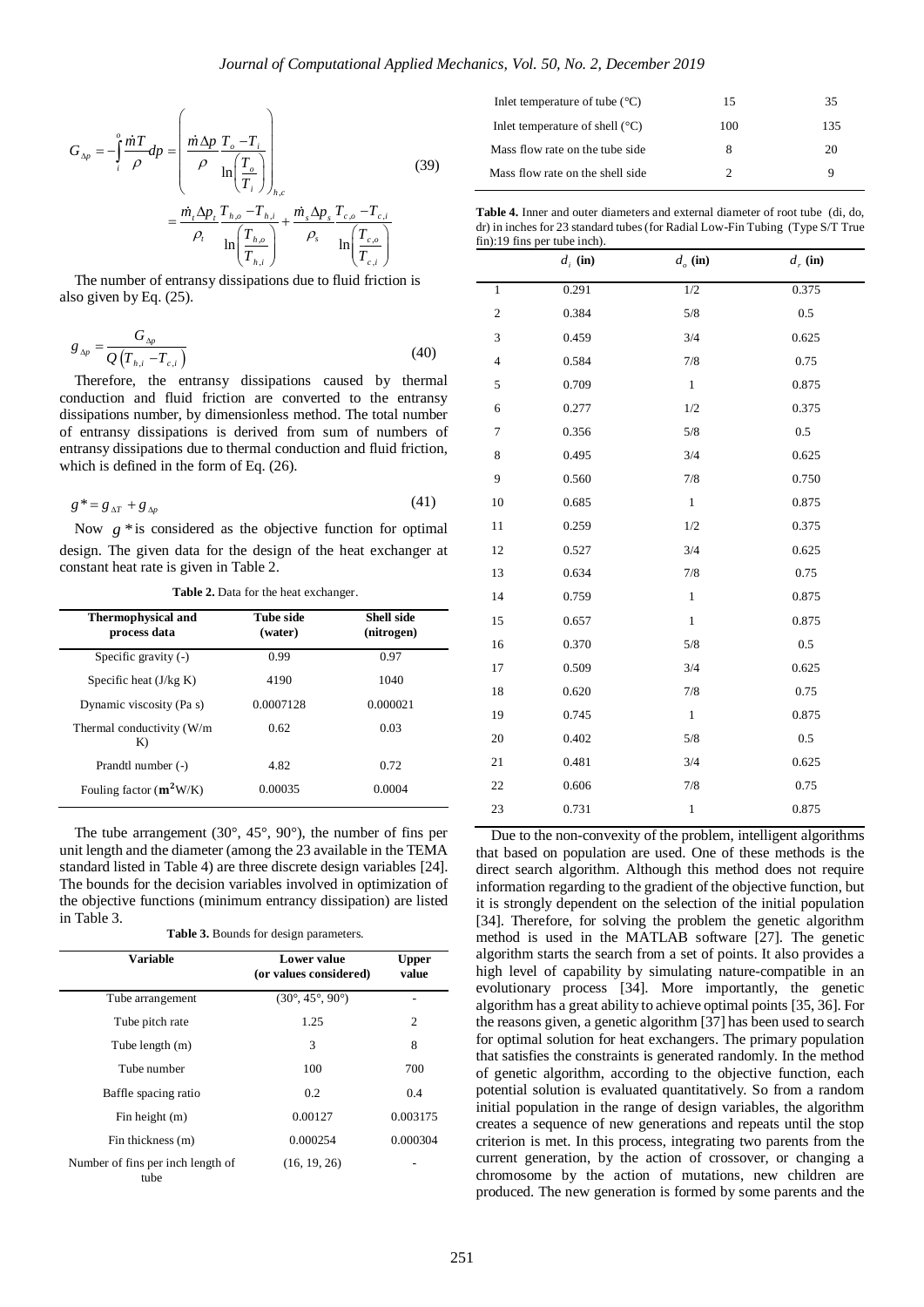children on the basis of fitness function. Also, the population size is kept constant eliminating children who have less value on the fitness function. Those chromosomes that have a higher value on the fitness function have a greater chance of survival. Finally, this guarantee of convergence to the best person, after a certain number of generations (repetitions), indicates optimal solution for the problem [38]. The size of the primary population and the maximum number of generations are 40 and 1000, respectively.

#### **4. Results and discussion**

 Fig. 3 shows the variations in the best values for entransy dissipations versus the number of generations towards the optimum value (minimum value). The value of objective function was calculated at each iteration and the minimum value at each iteration is selected. As evident in this figure, initially the number of entransy dissipations caused by thermal conduction and fluid friction decreases and be constant after several times repetition. Considering the unchanged value of the objective function in the next iteration, the optimization computation was terminated. It can also be found from this figure that the genetic algorithm has a very high application in finding an optimal overall solution.



**Figure 3.** The variations of number of entransy dissipations versus the number of generations.



**Figure 4.** Variation of effectiveness based on the total number of entransy dissipations.

In order to further demonstrate the advantages of the singleobjective optimization design, the comparison between a randomly generated initial design and the optimal one is shown in Table 5. From this table, it is clear that the exchanger effectiveness increases from 0.18 to 0.35, and the heat transfer increases by 13%. The results of the genetic algorithm (GA) is compared with particle swarm optimization (PSO). As it is seen the results obtained from GA are in good agreement with the PSO algorithm. With regard to Table 5, it can be concluded that the number of entransy dissipations due to fluid friction is about five order lower than the entransy dissipations due to thermal conduction. In fact, often, the irreversibility due to fluid friction is far less than the irreversibility due to heat conduction for liquids [39].

| <b>Table 5.</b> Comparison between primary and optimal design. |         |              |               |
|----------------------------------------------------------------|---------|--------------|---------------|
| <b>Specifications</b>                                          | Primary | Optimum (GA) | Optimum (PSO) |
| L                                                              | 2.35    | 4.5          | 4.6           |
| n,                                                             | 100     | 536          | 700           |
| B                                                              | 0.24    | 0.34         | 0.396         |
| $d_{0}$                                                        | 0.019   | 0.0254       | 0.0254        |
| $n_{f}$                                                        | 16      | 19           | 26            |
| NTU                                                            | 0.2     | 0.46         | 0.44          |
| Q                                                              | 737     | 838.39       | 842.4         |
| $\boldsymbol{\varepsilon}$                                     | 0.18    | 0.35         | 0.34          |
| $g_{\Delta T}$                                                 | 0.44    | 0.4251       | 0.429         |
| $g_{\Delta p}$                                                 | 0.09    | 0.001        | 0.001         |
| $g^*$                                                          | 0.53    | 0.4261       | 0.43          |
|                                                                |         |              |               |

 Figs. 4 shows, the changes in the effectiveness of the heat exchanger in terms of the total number of entransy dissipations under constant heat transfer rate conditions .As can be seen from these figures, increasing the total number of entransy dissipations, the effectiveness of the heat exchanger decreases. Thus, through the process of optimization, selecting the decision variables in order to minimizing the total number of entransy dissipations, the performance of the heat exchanger is improved considerably. Also, the number of transfer units increases 2.3 times larger than initial state. As the number of transfer units increases, the performance of the heat exchanger improves with increase of the heat transfer surface.

 Fig. 5 shows the fluid mass flow rate variations of the tube side on the total number of entransy dissipations in terms of the constant heat transfer rate. Due to the fact that the fluid mass flow rate of shell side has a direct relation to the entransy dissipations, decreasing this parameter the number of entransy dissipations decreases.

 Fig. 6 shows the variation in the number of baffles in the shell on the total entransy dissipations number in the conditions of the constant heat transfer rate. Physically, the pressure drop increases as the number of baffle increases. Due to the fact that the pressure drop has a direct relation to the entransy dissipations, decreasing this parameter the number of entransy dissipations decreases.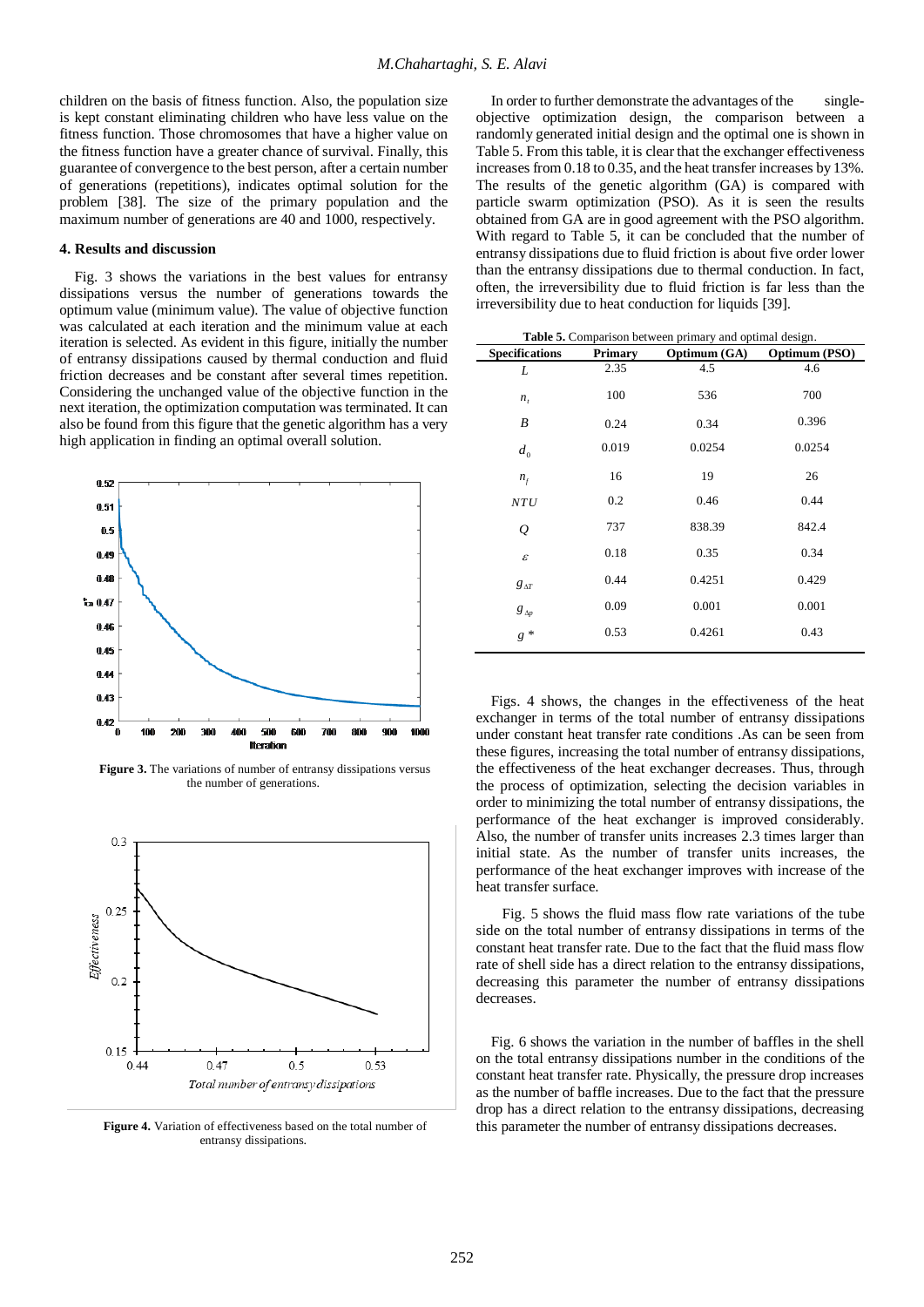

**Figure 5.** Variations of total entransy dissipation number with fluid mass flow rate



**Figure 6.** Variations of total entransy dissipation number with the number of baffles.



**Figure 7.** Variations of total entransy dissipation number with the shell side inlet temperature.



**Figure 8.** Variations of total entransy dissipation number with the tube side inlet temperature.



**Figure 9.** Variations of total entransy dissipation number with the number of fins per inch length of tube.

 Fig. 7 shows the variation in the shell side inlet temperature on the total entransy dissipations number in the conditions of the constant heat transfer rate. Due to the fact that entransy dissipations due to thermal conduction is the main term of total entransy dissipations number and entransy dissipations due to thermal conduction has a direct relation to the shell side inlet temperature, decreasing this parameter the number of entransy dissipations decreases.

 Fig. 8 shows the variation in the tube side inlet temperature on the total entransy dissipations number in the conditions of the constant heat transfer rate. Due to the fact that entransy dissipations due to thermal conduction is the main term of total entransy dissipations number and entransy dissipations due to thermal conduction has a relation to the negative tube side inlet temperature, increasing this parameter the number of entransy dissipations decreases.

 Fig. 9 shows the number of fins per inch length of tube on the total number of entransy dissipations in terms of the constant heat transfer rate. Due to the fact that number of fins per inch length of tube has no relation to the inlet and outlet temperature, pressure drop and mass flow rate, this parameter has no relation to the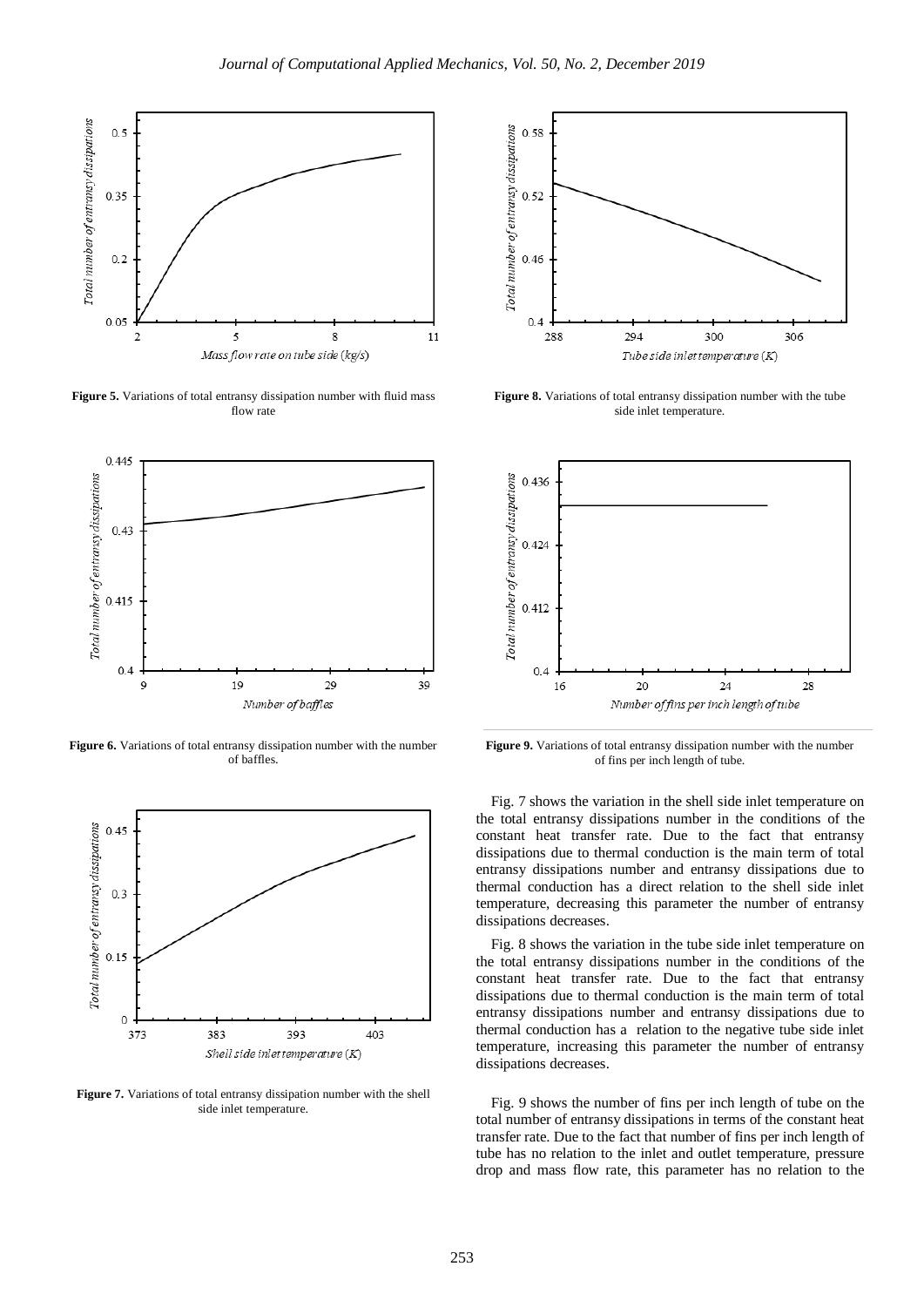entransy dissipations, so changing it, the number of entransy dissipations does not change.

#### **5. Conclusion**

 In this study, the performance of finned shell and tube heat exchangers were investigated. According to the theory of entransy dissipations, the irreversibilities of heat transfer and fluid friction, which are considered as two important factors in decreasing the performance of the heat exchanger, have been introduced by a nondimensional parameter that called the number of entransy dissipation. Therefore, the present research was based on the theory of entransy dissipations.

A single-objective optimization approach has been developed in which the total entransy dissipation has been considered as an objective function. The main results of this study can be summarized as below:

- When the heat transfer rate is constant, optimal singleobjective design can significantly improve the performance of the heat exchanger.
- The minimum of total number of entransy dissipations as an objective function is almost equivalent to minimizing the entransy dissipations due to thermal conduction, whereas the impact of number of entransy dissipations caused by fluid friction can be almost ignored.
- total number of entransy dissipations will increase under the effect of increasing shell side inlet temperature. Whereas total number of entransy dissipations will decrease under the effect of increasing tube side inlet temperature.
- total number of entransy dissipations will increase under the effect of increasing mass flow.
- total number of entransy dissipations will increase under the effect of increasing the number of baffles whereas changing the number of fins per inch length of tube has no effect on the total number of entransy dissipations.

#### **6. References**

- [1] A. Bejan, 1982, *Entropy generation through heat and fluid flow*, Wiley,
- [2] J. Hesselgreaves, Rationalisation of second law analysis of heat exchangers, *International Journal of Heat and Mass Transfer,* Vol. 43, No. 22, pp. 4189- 4204, 2000.
- [3] Z.-Y. Guo, H.-Y. Zhu, X.-G. Liang, Entransy—a physical quantity describing heat transfer ability, *International Journal of Heat and Mass Transfer,* Vol. 50, No. 13-14, pp. 2545-2556, 2007.
- [4] G.-Z. Han, Z.-Y. Guo, Physical mechanism of heat conduction ability dissipation and its analytical expression, in *Proceeding of,* 98-102.
- [5] S. Wang, Q. Chen, B. Zhang, An equation of entransy transfer and its application, *Chinese science bulletin,* Vol. 54, No. 19, pp. 3572, 2009.
- [6] O. Chen, J. Ren, Generalized thermal resistance for convective heat transfer and its relation to entransy dissipation, *Chinese science bulletin,* Vol. 53, No. 23, pp. 3753-3761, 2008.
- [7] S. Xia, L. Chen, F. Sun, Optimization for entransy dissipation minimization in heat exchanger, *Chinese science bulletin,* Vol. 54, No. 19, pp. 3587, 2009.
- [8] J. Guo, M. Xu, L. Cheng, Principle of equipartition of entransy dissipation for heat exchanger design, *Science China Technological Sciences,* Vol. 53, No. 5, pp. 1309-1314, 2010.
- [9] H. Wei, X. Du, L. Yang, Y. Yang, Entransy dissipation based optimization of a large-scale dry cooling system, *Applied Thermal Engineering,* Vol. 125, pp. 254-265, 2017.
- [10] Y.-C. Xu, Q. Chen, Z.-Y. Guo, Optimization of heat exchanger networks based on Lagrange multiplier method with the entransy balance equation as constraint, *International Journal of Heat and Mass Transfer,* Vol. 95, pp. 109-115, 2016.
- [11] A. M. Abed, I. A. Abed, H. S. Majdi, A. N. Al-Shamani, K. Sopian, A new optimization approach for shell and tube heat exchangers by using electromagnetism-like algorithm (EM), *Heat and Mass Transfer,* Vol. 52, No. 12, pp. 2621-2634, 2016.
- [12] X. Liu, J. Meng, Z. Guo, Entropy generation extremum and entransy dissipation extremum for heat exchanger optimization, *Chinese science bulletin,* Vol. 54, No. 6, pp. 943-947, 2009.
- [13] M. Xu, J. Guo, L. Cheng, Application of entransy dissipation theory in heat convection, *Frontiers of Energy and Power Engineering in China,* Vol. 3, No. 4, pp. 402, 2009.
- [14] L. Chen, Progress in entransy theory and its applications, *Chinese science bulletin,* Vol. 57, No. 34, pp. 4404-4426, 2012.
- [15] R. V. Rao, A. Saroj, Economic optimization of shelland-tube heat exchanger using Jaya algorithm with maintenance consideration, *Applied Thermal Engineering,* Vol. 116, pp. 473-487, 2017.
- [16] M. Mirzaei, H. Hajabdollahi, H. Fadakar, Multiobjective optimization of shell-and-tube heat exchanger by constructal theory, *Applied Thermal Engineering,* Vol. 125, pp. 9-19, 2017/10/01/, 2017.
- [17] J. C. Lemos, A. L. Costa, M. J. Bagajewicz, Linear method for the design of shell and tube heat exchangers including fouling modeling, *Applied Thermal Engineering,* Vol. 125, pp. 1345-1353, 2017.
- [18] Y. Lei, Y. Li, S. Jing, C. Song, Y. Lyu, F. Wang, Design and performance analysis of the novel shelland-tube heat exchangers with louver baffles, *Applied Thermal Engineering,* Vol. 125, pp. 870-879, 2017.
- [19] P. Bichkar, O. Dandgaval, P. Dalvi, R. Godase, T. Dey, Study of Shell and Tube Heat Exchanger with the Effect of Types of Baffles, *Procedia Manufacturing,* Vol. 20, pp. 195-200, 2018.
- [20] X. Gu, M. Wang, Y. Liu, S. Wang, Multi-parameter optimization of shell-and-tube heat exchanger with helical baffles based on entransy theory, *Applied Thermal Engineering,* Vol. 130, pp. 804-813, 2018.
- [21] W. Gander, *Starting and Using Matlab*, in: *Learning MATLAB*, Eds., pp. 1-9: Springer, 2015.